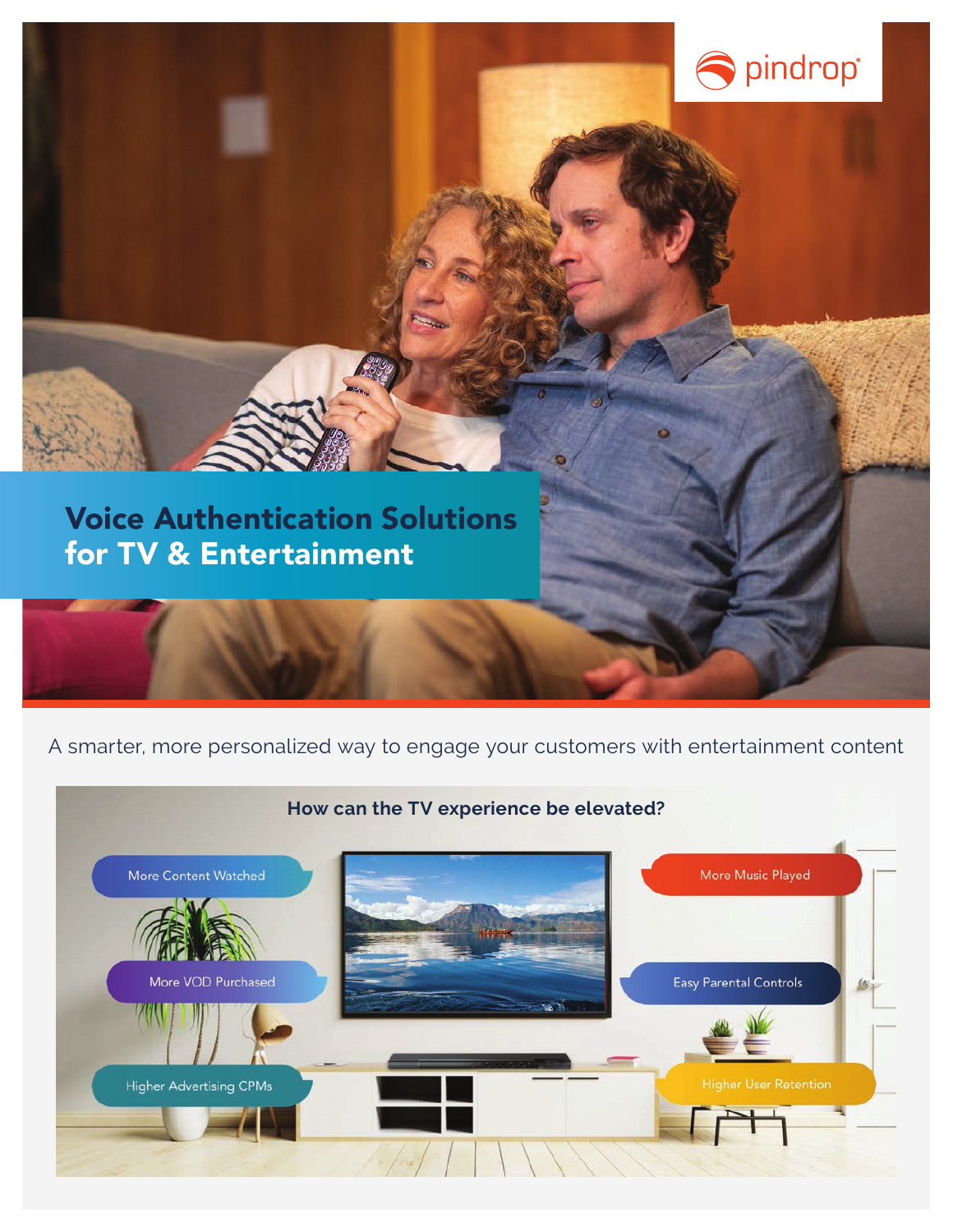# CONSUMERS NEED A BETTER WAY

#### **Growing Complexity = Disengaged Users**

The global Media Streaming & Smart TV Device market is growing dramatically. There are now more than 200 streaming services available offering close to 100,000 movies and TV shows for viewers to choose from.1 However, with this surge in the quantity of new services and streaming content, consumers are drowning in options.

According to a Morning Consult study, 50% of streaming subscribers have difficulty deciding what to watch.<sup>1</sup> So, streaming services and device platforms are faced with a dilemma, continue with having many choices or provide less choices which is not a good option since "58% percent said there are the right amount of entertainment options available to watch on streaming services".<sup>1</sup> In addition, 75% of streaming subscribers are interested in features that ease content discovery by grouping content based on viewing history.<sup>1</sup>

#### **Increasing Demands for Voice Control**

2020 saw a rise in consumer demand for voice enabled solutions and this voice trend has extended to Smart TV and OTT devices, which now have voice-control as a feature. According to the 2020 Smart Audio Report, 63% of Americans currently use a voice-operated personal assistant on any device.<sup>2</sup> Also, a report by Juniper Research states that consumers will interact with voice assistants on 8.4 billion devices by 2024 compared to the 4.2 billion devices expected to be in use by year end 2020.3 "The fastest growing category is connected TV-based voice assistants, as the category itself is an expanding one. Voice assistants have become a relatively standard feature in this category, while it remains either a premium feature or an unused one in many of the other categories."3

Consumers continue to expect more from voice as their user interface of choice - it's time to embrace voiceenabled personalization.



## 50% OF STREAMING SUBSCRIBERS HAVE DIFFICULTY DECIDING WHAT TO WATCH

#### **Sources**

*<sup>1</sup> Sarah Shevenock. "Half of Streaming Subscribers…" Morning Consult, July 27, 2020*

https://morningconsult.com/2020/07/27/half-of-streaming-subscribers-cant-decidewhat-to-watch-but-just-

one-third-would-use-a-feature-that-picks-a-program-for-them/

*2 "The Smart Audio Report", NPR and Edison Research, Spring 2020* https://www.nationalpublicmedia.com/uploads/2020/04/The-Smart-Audio-Report\_ Spring-2020.pdf

*3 James Moar & Meike Escherich, "Hey Siri, How Will You Make Money?", Juniper Research, April 2020*

https://www.juniperresearch.com/document-library/white-papers/hey-siri-how-willyou-make-money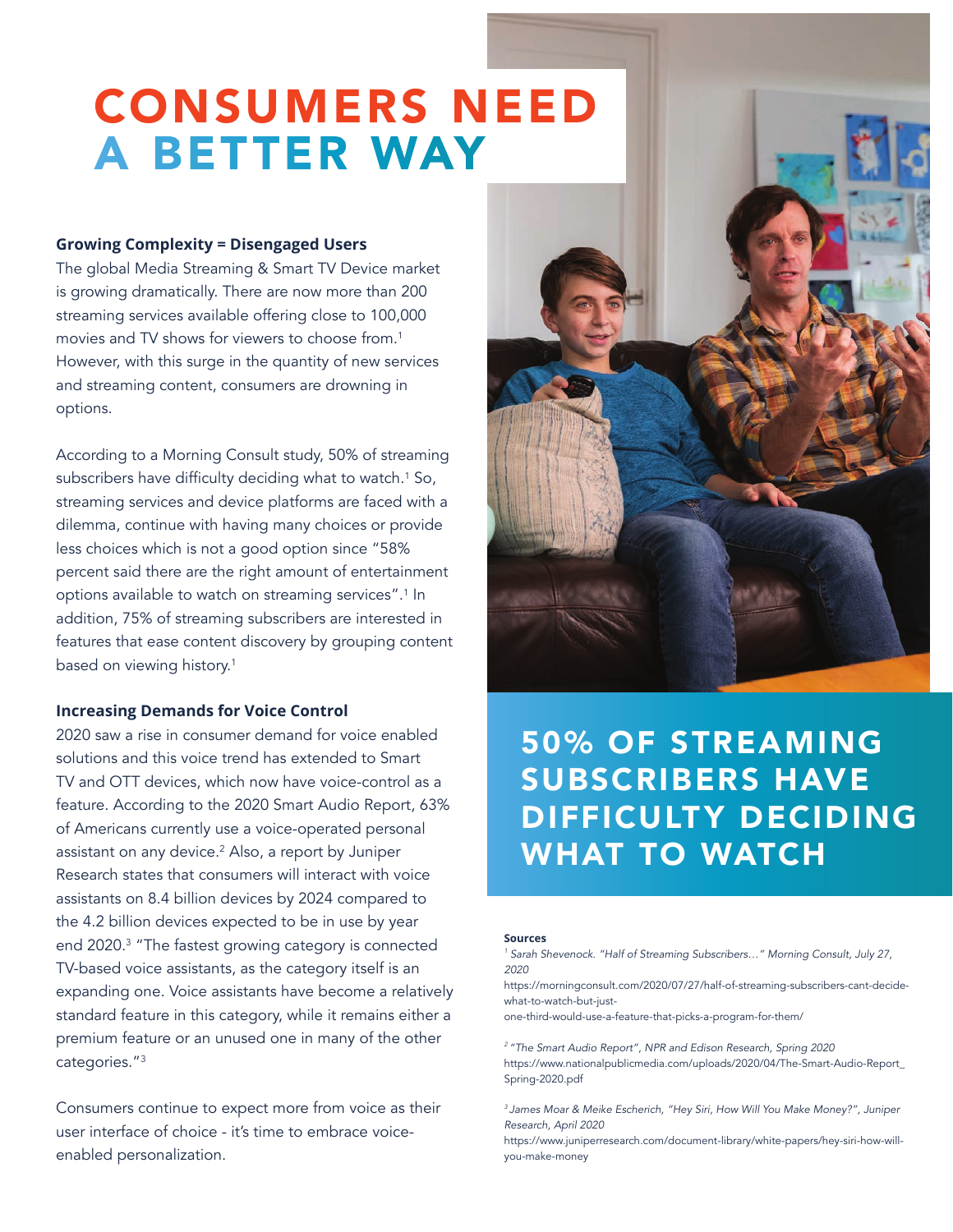## PERSONALIZATION MADE EASY

Pindrop's voice authentication solutions unlock the ability for partners to simplify content discovery for users, increase consumer engagement and retention.

## THE SOLUTION

Pindrop voice authentication solutions for Media Streaming & Smart TV gives streaming services, platforms, and devices the speaker recognition capabilities they need to develop smarter, more differentiated, experiences consumers are seeking to stay loyal and engaged.

#### **Voice-Enabled Personalization**

Pindrop's technology provides the accuracy and reliability for OTT streaming devices, platforms and services, enabling users to have their own personalized experiences. Through normal interactions via voice, over time the device distinguishes between household members and changes its behavior accordingly - no overt action on the part of the end user is required. For example, a user can say, "What should I watch?" and the partner service can tailor an experience with personalized content they are most likely to want to watch. If another member of the household says the exact same thing, they'll get completely different results - no profile switching required. While Pindrop's solution is able to distinguish between different speakers, the technology doesn't know nor need to know the identity of who is speaking.

#### **Proven Technology**

Pindrop is a leader in security for voice AI, currently delivering voice solutions to 8 of the top 10 banks in the world. Using patent-pending passive clustering technology, Pindrop can accurately recognize a speaker with less than 1 second of speech.

#### **Easy to Integrate**

Pindrop has APIs that make it easy to integrate into a platform, service, or app. Pindrop's Voice Identity API facilitates user management, active enrollment, and voice analysis. Unlock even more capabilities with Pindrop's Passive Enrollment Identity API that facilitates group (household) management and supports passive clustering for highly accurate passive profile identification. With only 2 endpoints, configuration is quick and easy. After simple settings like device rules for the household, smart personalization is ready to go.

#### **Independent & Platform-Agnostic**

Pindrop's voice authentication solutions are independent and platform agnostic which gives partners freedom and control over the integration. Create custom solutions to differentiate yourself in the market, and retain your brand and gain brand equity for the unique solutions you provide. Because Pindrop is platform agnostic, you own your own data so you can use it and monetize it in whatever way works best for your business model.

#### **Partner-Friendly**

Built for partners. Work together with the Pindrop team to plan and create new, differentiated capabilities, and adapt the business model that is right to bring those capabilities to market.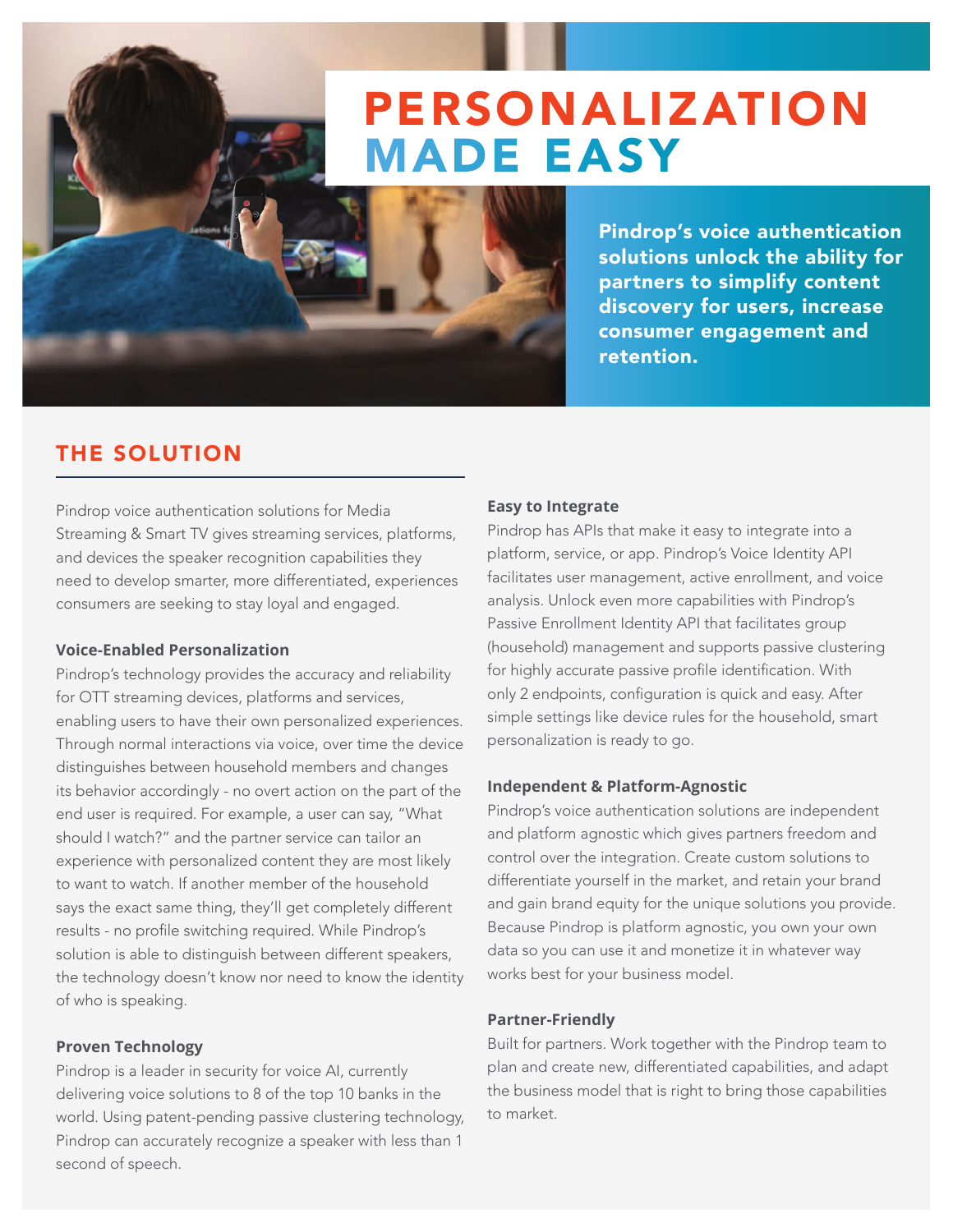# STATE OF THE ART TECHNOLOGY



Pindrop recognizes the speaker's voice so you have the confidence you need to deliver the right content at the right time to the right user.

### KEY FEATURES

#### **Smart Personalization**

Enable consumers to get the personalized recommendations they want, the way they want to get them—by simply speaking. With nothing more than a short voice command from the user, you can deliver content recommendations by distinguishing one user from another and knowing what their preferences are. Pindrop's technology analyzes more than 250 specific biological and behavioral voice characteristics, like the frequency and harmonics of speech as well as the patterns of intonation, rhythm, style, and even tone and emotions. Additionally, background noises or changes in a speaker's voice caused by sickness, aging or even mask wearing has a negligible impact on Pindrop's Voice Authentication accuracy.

#### **Passive Enrollment & Clustering**

Increase enrollment and activation of voice-enabled personalization without the typical time-consuming voice profile creation process. Pindrop technology can passively create voice profiles using patent-pending passive enrollment and clustering technology. In a short time, users will have the voice-enabled personalization that you want to provide.

#### **Short-Speech Recognition**

Users interacting with their TV typically use very short commands to direct what they want. Pindrop technology recognizes a speaker with less than 1 second of speech. So typical "short" commands like "what's on tonight," can still be used to recognize who is speaking so you can provide personalized recommendations.

#### **Seamless Profile & Pin Authorizations**

Users no longer need to worry about logging in to their profile to get the appropriate permissions applied. Pindrop technology uses voice authentication to distinguish one user from another, and if your platform or service knows what permissions they have, you can grant or deny access to appropriate content based on things like a Parental Advisory rating (e.g. PG, R, Explicit Lyrics) or other profile settings.

#### **Speaker Diarization**

Enable smart personalization even when multiple people are speaking. Pindrop technology has the ability to recognize speakers in a living room setting, whether it's on a far-field microphone array in the TV, set top box, or game console. This Pindrop technology can help your platform or service unlock use cases for finding what to watch on family movie nights or to simplify multiplayer gaming with voice control. Unlock even more use cases with Pindrop's patentpending diarization technology that not only identifies speakers, but also time-stamps the dialogue.